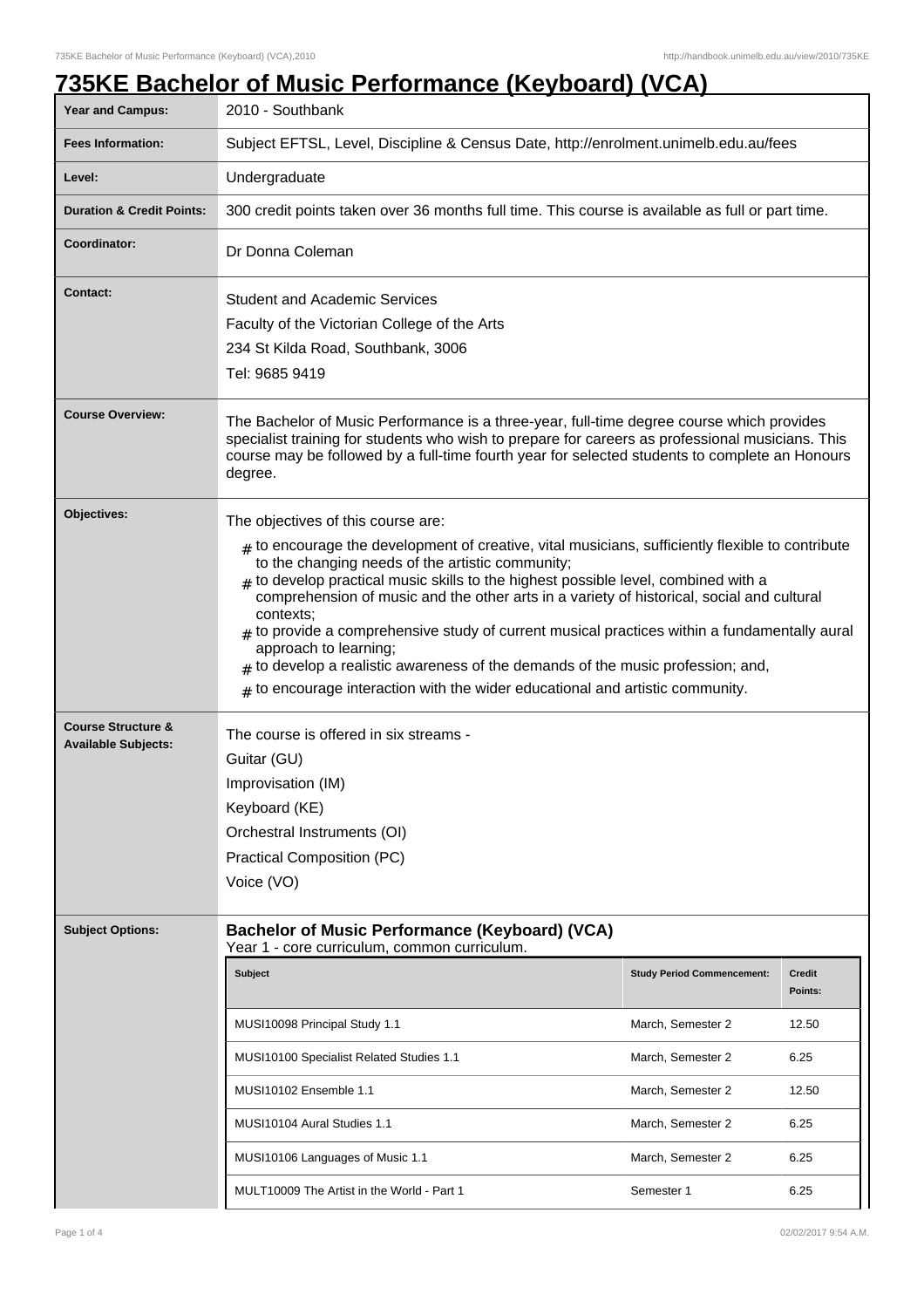| MUSI10099 Principal Study 1.2                                                                                                                                                                                                                                                                  | March, Semester 2                 | 12.50                    |  |  |  |
|------------------------------------------------------------------------------------------------------------------------------------------------------------------------------------------------------------------------------------------------------------------------------------------------|-----------------------------------|--------------------------|--|--|--|
| MUSI10101 Specialist Related Studies 1.2                                                                                                                                                                                                                                                       | March. Semester 2                 | 6.25                     |  |  |  |
| MUSI10103 Ensemble 1.2                                                                                                                                                                                                                                                                         | March. Semester 2                 | 12.50                    |  |  |  |
| MUSI10105 Aural Studies 1.2                                                                                                                                                                                                                                                                    | March, Semester 2                 | 6.25                     |  |  |  |
| MUSI10107 Languages of Music 1.2                                                                                                                                                                                                                                                               | March, Semester 2                 | 6.25                     |  |  |  |
| MULT10010 The Artist in the World - Part 2                                                                                                                                                                                                                                                     | Semester 2                        | 6.25                     |  |  |  |
| <b>Bachelor of Music Performance (Keyboard)(VCA)</b><br>Year 2 - core curriculum, common curriculum                                                                                                                                                                                            |                                   |                          |  |  |  |
| <b>Subject</b>                                                                                                                                                                                                                                                                                 | <b>Study Period Commencement:</b> | <b>Credit</b><br>Points: |  |  |  |
| MUSI20029 Principal Study 2.1                                                                                                                                                                                                                                                                  | March, Semester 2                 | 12.50                    |  |  |  |
| MUSI20030 Principal Study 2.2                                                                                                                                                                                                                                                                  | March, Semester 2                 | 12.50                    |  |  |  |
| MUSI20031 Specialist Related Studies 2.1                                                                                                                                                                                                                                                       | March, Semester 2                 | 6.25                     |  |  |  |
| MUSI20032 Specialist Related Studies 2.2                                                                                                                                                                                                                                                       | March, Semester 2                 | 6.25                     |  |  |  |
| MUSI20033 Ensemble 2.1                                                                                                                                                                                                                                                                         | March, Semester 2                 | 12.50                    |  |  |  |
| MUSI20034 Ensemble 2.2                                                                                                                                                                                                                                                                         | March, Semester 2                 | 12.50                    |  |  |  |
| MUSI20035 Aural Studies 2.1                                                                                                                                                                                                                                                                    | March                             | 6.25                     |  |  |  |
| MUSI20036 Aural Studies 2.2                                                                                                                                                                                                                                                                    | Semester 2                        | 6.25                     |  |  |  |
| MUSI20037 Languages of Music 2.1                                                                                                                                                                                                                                                               | March                             | 6.25                     |  |  |  |
| MUSI20038 Languages of Music 2.2                                                                                                                                                                                                                                                               | Semester 2                        | 6.25                     |  |  |  |
| MULT20004 The World in the Artist 2A                                                                                                                                                                                                                                                           | Semester 1, Semester 2            | 6.25                     |  |  |  |
| MULT20005 The World in the Artist 2B                                                                                                                                                                                                                                                           | Semester 1, Semester 2            | 6.25                     |  |  |  |
| Bachelor of Music Performance (Keyboard)(VCA)<br>Year 3 - core curriculum, common curriculum and cross departmental modules. Select four<br>modules from subjects listed below. Not all modules are offered each year.<br><b>Subject</b><br><b>Study Period Commencement:</b><br><b>Credit</b> |                                   |                          |  |  |  |
|                                                                                                                                                                                                                                                                                                |                                   | Points:                  |  |  |  |
| MULT30005 Collaborative Contract                                                                                                                                                                                                                                                               | Semester 1                        | 6.25                     |  |  |  |
| MULT30006 Professional Development                                                                                                                                                                                                                                                             | Semester 2                        | 6.25                     |  |  |  |
| MUSI30085 Principal Study 3.1                                                                                                                                                                                                                                                                  | March, Semester 2                 | 12.50                    |  |  |  |
| MUSI30086 Principal Study 3.2                                                                                                                                                                                                                                                                  | March, Semester 2                 | 12.50                    |  |  |  |
| MUSI30087 Specialist Related Studies 3.1                                                                                                                                                                                                                                                       | March                             | 6.25                     |  |  |  |
| MUSI30088 Specialist Related Studies 3.2                                                                                                                                                                                                                                                       | March, Semester 2                 | 6.25                     |  |  |  |
| MUSI30089 Ensemble 3.1                                                                                                                                                                                                                                                                         | March, Semester 2                 | 12.50                    |  |  |  |
| MUSI30090 Ensemble 3.2                                                                                                                                                                                                                                                                         | March, Semester 2                 | 12.50                    |  |  |  |

MUSI30055 18th/19th Century Music Music Music March, Semester 2 6.25

MUSI30056 20th/21st Century Western Music Music Music March, Semester 2 6.25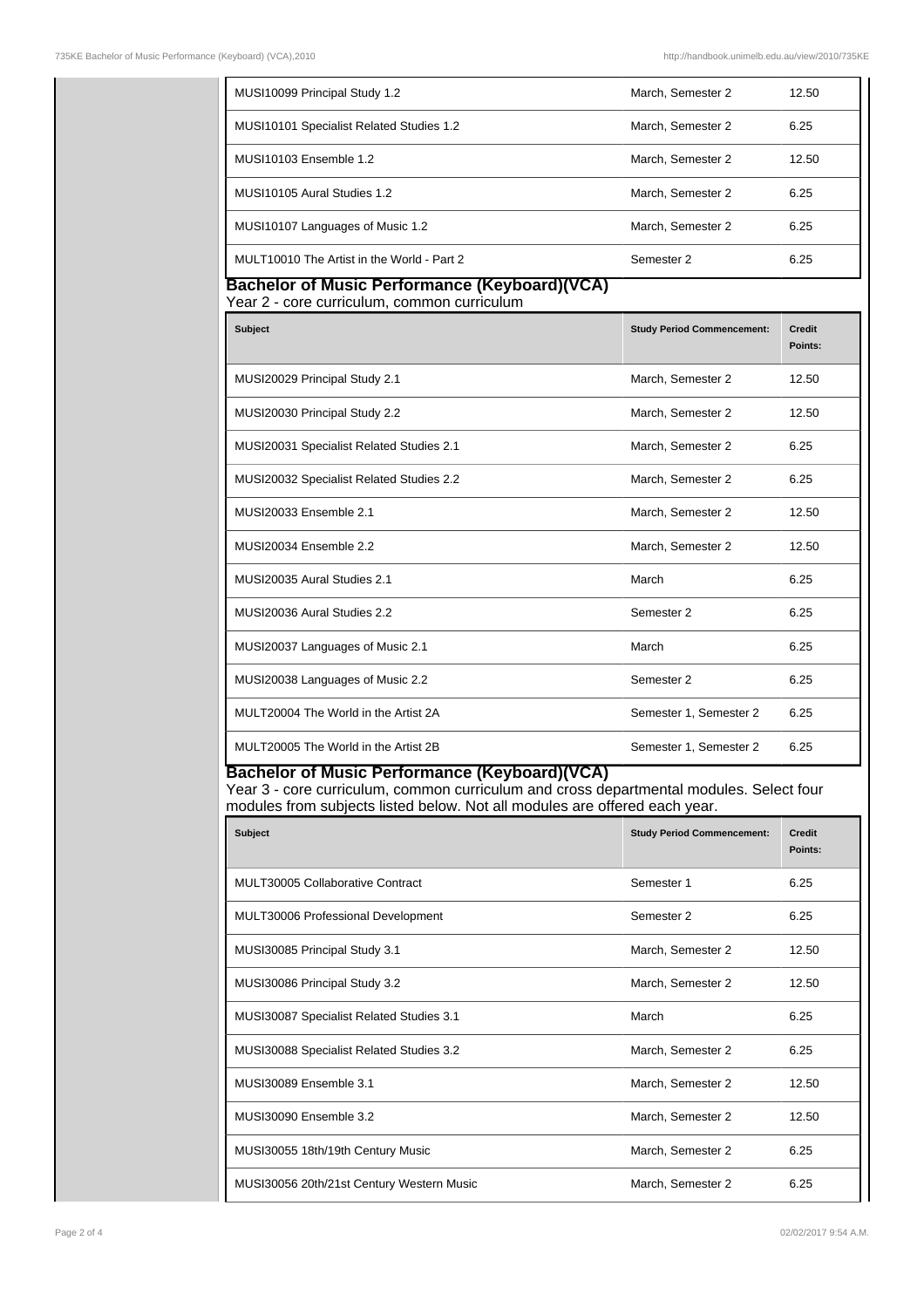| MUSI30057 Accompanying - Repetiteuring        | March, Semester 2 | 6.25 |
|-----------------------------------------------|-------------------|------|
| MUSI30058 Advanced Aural Studies              | March, Semester 2 | 6.25 |
| MUSI30082 Advanced Orchestration              | March, Semester 2 | 6.25 |
| MUSI30083 Afro-American Percussion            | March, Semester 2 | 6.25 |
| MUSI30059 Alexander Technique                 | March, Semester 2 | 6.25 |
| MUSI30061 Art of Listening                    | March, Semester 2 | 6.25 |
| MUSI30062 Arts Management                     | March, Semester 2 | 6.25 |
| MUSI30063 Australian Music                    | March, Semester 2 | 6.25 |
| MUSI30064 Big Band                            | March, Semester 2 | 6.25 |
| MUSI30081 Chamber Music (Style and Context)   | March, Semester 2 | 6.25 |
| MUSI30065 Chamber Orchestra                   | March, Semester 2 | 6.25 |
| MUSI30066 Choir                               | March, Semester 2 | 6.25 |
| MUSI30067 Composition - Non Specific          | March, Semester 2 | 6.25 |
| MUSI30068 Composition for Film                | March, Semester 2 | 6.25 |
| MUSI30069 Conducting                          | March, Semester 2 | 6.25 |
| MUSI30070 Contemporary Music Theatre          | March, Semester 2 | 6.25 |
| MUSI30071 Early Music Ensemble                | March, Semester 2 | 6.25 |
| MUSI30072 French for Musicians                | March, Semester 2 | 6.25 |
| MUSI30073 Gamelan Ensemble                    | March, Semester 2 | 6.25 |
| MUSI30074 German for Musicians                | March, Semester 2 | 6.25 |
| <b>MUSI30075 Guitar Ensemble</b>              | March, Semester 2 | 6.25 |
| MUSI30076 Harmonic and Contrapuntal Devices   | March, Semester 2 | 6.25 |
| MUSI30077 Improvisation-African American Jazz | March, Semester 2 | 6.25 |
| MUSI30078 Improvisation Techniques            | March, Semester 2 | 6.25 |
| MUSI30091 Improvisation Vocal Ensemble        | March, Semester 2 | 6.25 |
| MUSI30092 Indigenous Ensemble                 | March, Semester 2 | 6.25 |
| MUSI30093 Indigenous Music and Culture        | March, Semester 2 | 6.25 |
| MUSI30094 Italian for Musicians               | March, Semester 2 | 6.25 |
| MUSI30105 Keyboard Skills (Advanced)          | March, Semester 2 | 6.25 |
| MUSI30095 Keyboard Skills (Beginner)          | March, Semester 2 | 6.25 |
| MUSI30104 Keyboard Skills (Intermediate)      | March, Semester 2 | 6.25 |
| MUSI30096 Latin Ensemble                      | March, Semester 2 | 6.25 |
| MUSI30097 New Music Ensemble                  | March, Semester 2 | 6.25 |
| MUSI30060 Orchestration                       | March, Semester 2 | 6.25 |